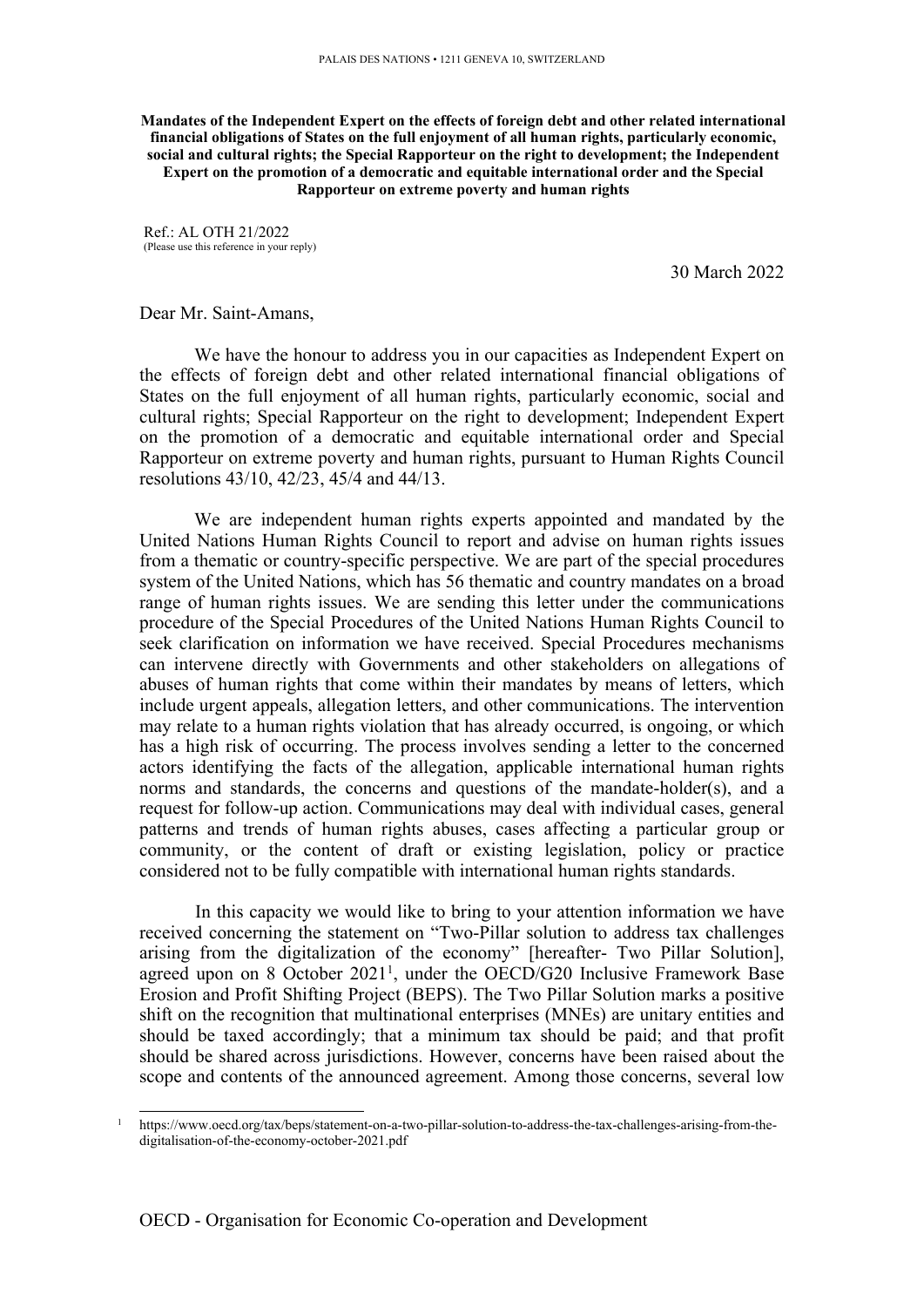and middle-income countries consider that the agreemen<sup>t</sup> does not respond to their needs, especially at <sup>a</sup> time when countries are seeking to recover from the crisis resulting from the Covid-19 pandemic. These countries have also noted that the Two Pillar Solution will negatively affect their ability to increase public revenues, in order to meet the needs of their populations and thus to realize human rights, particularly economic, social and cultural rights and the right to development. Concerns are particularly pronounced in relation to Pillar Two of the agreement, and the establishment of <sup>a</sup> low rate of 15 percent, which in many countries is lower than existing statutory corporate income tax rates, and even effective tax rates. 2

## **General overview of the facts**

As of 4 November 2021, 137 countries and jurisdictions of the 141 members of the OECD/G20 Inclusive Framework on Base erosion and profit shifting (BEPS) joined an agreemen<sup>t</sup> entitled "Two-pillar solution to address the tax challenges arising from the digitalisation of the economy". 3 The agreemen<sup>t</sup> aims at addressing the pressing and serious issue of tax avoidance strategies of multinational enterprises (MNEs), which often shift profits to countries with low tax rates, eroding domestic tax bases. Digital corporations, in particular, have been highlighted as the type of corporations which most benefitted from international tax competition between countries by booking their income in low-tax jurisdictions, or by moving some parts of their business to these jurisdictions.

The Two Pillar Solution agreemen<sup>t</sup> on corporate taxation ostensibly aims at increasing governmen<sup>t</sup> revenues by addressing the tax challenges arising from the digitalization of the economy. Under Pillar One, expected to come into effect in 2023, taxing rights on corporate profits are reallocated. Pillar Two introduces <sup>a</sup> global minimum corporate tax rate of 15 per cent.

Nevertheless, the Two-Pillar-Solution may mainly benefit some high-income countries while lower-income countries will lose important shares of their revenues. Lower levels of revenue collection in developing countries would weaken the States' capacity to fulfil their human rights obligations due to their inability to adequately fund social policies and public services essential for human rights [such as the adequate standard of living, health, education and social security], disproportionately affecting the poores<sup>t</sup> segments of the population. The socio-economic impact of the COVID-19 pandemic has brought to the fore the importance of public services for which revenue in lowincome countries is essential.

In addition, the process and negotiation of the Two-Pillar Solution under the auspices of the OECD and the G20 are considered to have worsened already existing imbalances in taxing rights and in the effective participation of all States on equal footing. While the OECD may appear to have sought to provide an inclusive forum for these negotiations, it does not provide equal voice, access to information and participation to all States, which are not its members. Low and middle-income countries, despite having presented observations and raised concerns on <sup>a</sup> number of issues that directly affect

<sup>&</sup>lt;sup>2</sup> https://www.southcentre.int/wp-content/uploads/2021/10/SC-Statement-on-IF-Two-Pillar-Solution-13-Oct-2021.pdf

<sup>3</sup> https://www.oecd.org/tax/beps/statement-on-a-two-pillar-solution-to-address-the-tax-challenges-arising-from-thedigitalisation-of-the-economy-october-2021.pdf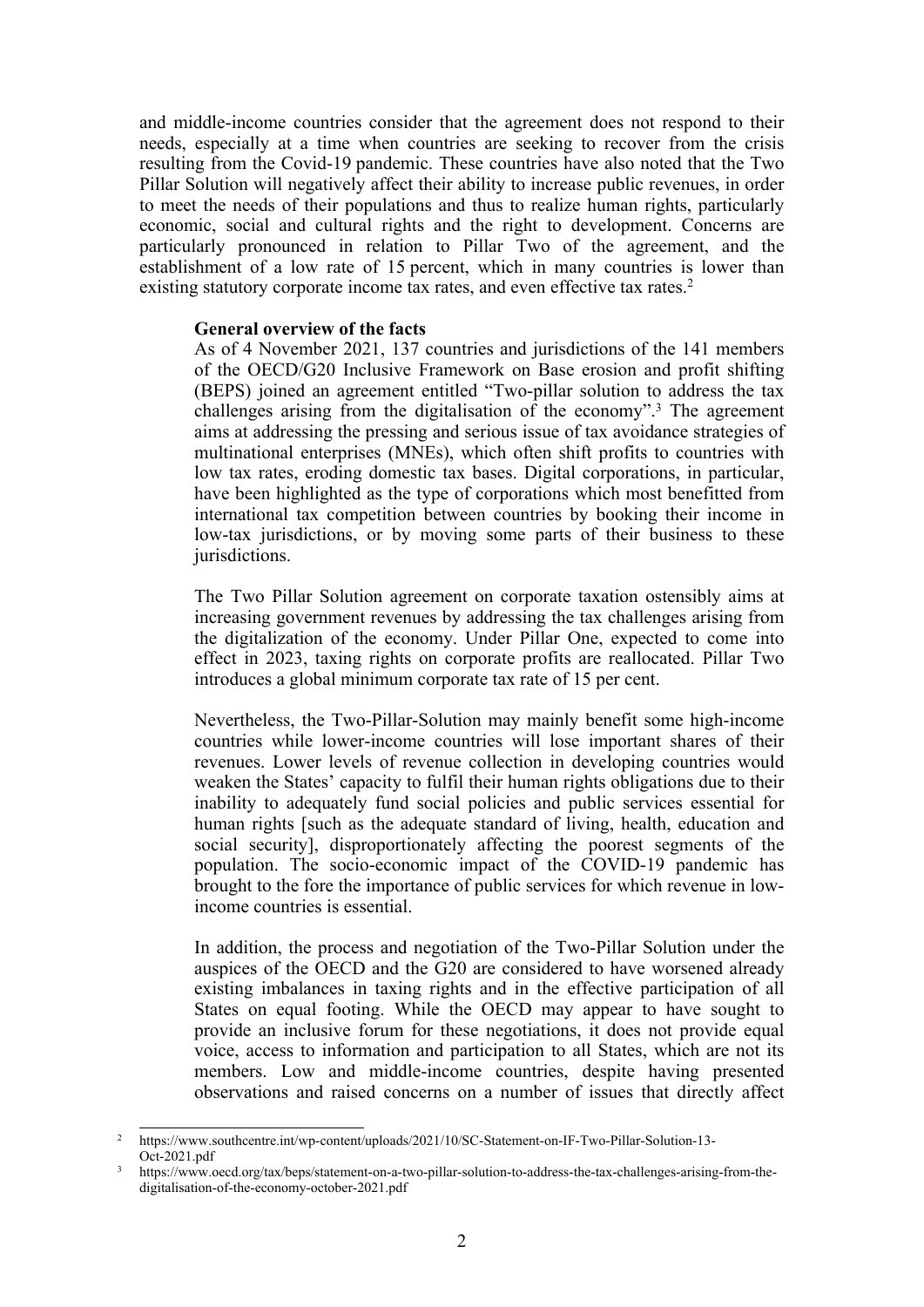their taxing rights, consider that their inputs and preoccupations have not been taken into account in the process, and that they did not always have the required information and time to consider the implications of the proposals.

This negotiation, moreover, has taken place against <sup>a</sup> backdrop of already high inequities between OECD countries and developing countries. The State of Tax Justice 2021 found that OECD countries and their dependencies are responsible for 70.6 per cent of global corporate tax abuse, amounting to an annual loss of corporate of US\$220.5 billion. Moreover, "[w]hen including tax losses to offshore wealth tax evasion, OECD countries and their dependencies are responsible for 78.3 per cent of all tax losses suffered by countries around the world, costing countries over US\$378 billion in lost tax every year." <sup>4</sup>

## **Pillar One**

Pillar One was meant to address the concern that large MNEs, in particular those in the digital economy, were not paying fair taxes. It recognizes the value of taxing MNEs based on their global consolidated profits and the necessity of taxing rights being allocated between jurisdictions based on an agreed formula, since the current rules generate systematic inequality in taxing rights to the detriment of lower-income countries. 5

According to the agreed rules under the Two Pillar Solution, the allocation of profits will be made on market jurisdictions based on where goods and services are used or consumed. The new rule would introduce an additional taxing right of profit components (Amount A), which will be reallocated within <sup>a</sup> process of three different steps. The residual profits of <sup>a</sup> limited number of multinational corporations will be subject to re-allocation. At the same time however, the existing transfer pricing system will be maintained and applied to all other profits.

This solution will bring about only minimal benefits to developing countries. According to OECD'<sup>s</sup> own estimates, it will reallocate around USD 125 billion of profits to market jurisdictions. However, that amount represents only around USD 10 billion in tax revenue for the countries which as noted by the South Centre is "a minuscule amount, especially when the annual scale of corporate tax avoidance ranges from 100-307 billion."<sup>6</sup>

The proposed division of profits under Pillar One would also result in <sup>a</sup> segmentation of global profits of an integrated multinational corporation among different lines of business. This not only creates complexity, it will further enable multinational enterprises to allocate profits among different jurisdictions as though corporate affiliates were separate economic actors, transacting with each other at arm's length -- <sup>a</sup> practice which, in the past, has resulted in shifting profits to tax havens. The maintained transfer pricing rules would continue to be the basis for taxing <sup>a</sup> very substantial par<sup>t</sup> of corporate profits.

<sup>4</sup> [https://taxjustice.net/wp-content/uploads/2021/11/State\\_of\\_Tax\\_Justice\\_Report\\_2021\\_ENGLISH.pdf](https://taxjustice.net/wp-content/uploads/2021/11/State_of_Tax_Justice_Report_2021_ENGLISH.pdf) page 32

<sup>&</sup>lt;sup>5</sup> A. Cobham, T. Faccio, V. FitzGerald, Global [inequalities](https://osf.io/preprints/socarxiv/j3p48/) in taxing rights: An early evaluation of the OECD tax reform proposals, [October](https://osf.io/preprints/socarxiv/j3p48/) 2019, p. 3

<sup>6</sup> https://www.southcentre.int/wp-content/uploads/2021/10/SC-Statement-on-IF-Two-Pillar-Solution-13- Oct-2021.pdf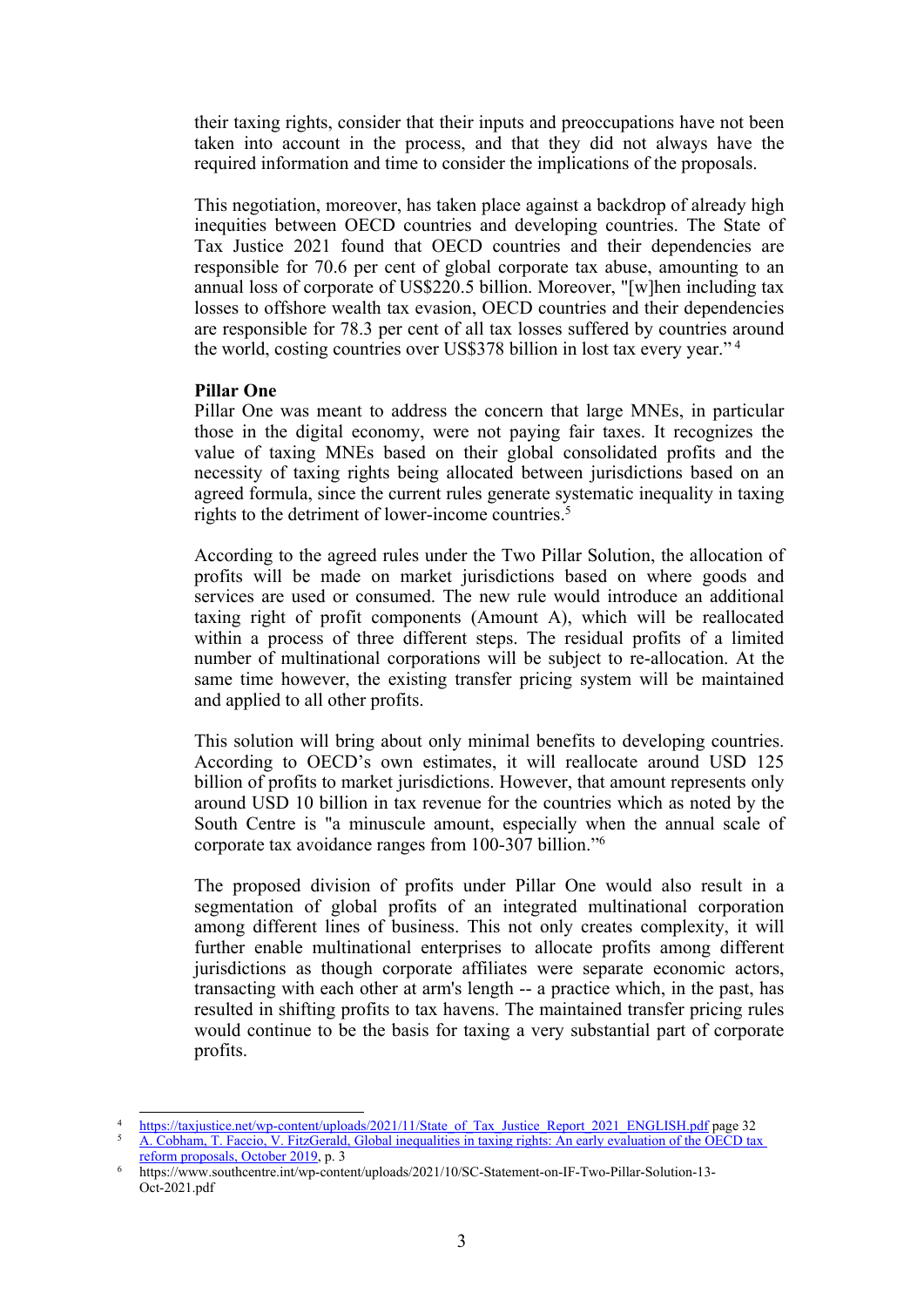In addition, the underlying complexity of the analysis needed to identify the residual profit subject to re-allocation for Amount A may create differing views for both businesses and the tax administrations of affected jurisdictions. It may also entail <sup>a</sup> disproportionately high administrative burden for countries with low or overly stressed capacities, and provide <sup>a</sup> fertile ground for tax avoidance, which would thwart the desired effect of the Two-Pillar-Solution. Complexity not only creates uncertainty for business and national tax institutions, whether double taxation or double non-taxation is applicable, but obstructs monitoring and accountability mechanisms to play their role in retracing whether multinationals pay their fair share of taxes and where.

Concerns have also been expressed about the lack of transparency with regard to the economic rationale and the empirical assumptions that were used for the establishment of this new rule, given that the relevant studies not published, thus further weakening the participatory decision-making process. 7

We are also concerned that the reallocation of taxing rights towards "market jurisdictions" is likely to be of little benefit to non-OECD countries and may reduce revenues for <sup>a</sup> range of lower-income countries. 8 Some observers and Government officials have called for <sup>a</sup> formula that takes into account <sup>a</sup> number of variables, including sales but also employment and capital, for the apportionment.

The Two-Pillar Solution has <sup>a</sup> strong focus on mandatory binding dispute resolution mechanisms despite the strong concerns of several developing countries. Binding arbitration mechanisms empower <sup>a</sup> very limited group of non-state private adjudicators to overturn tax assessments by public authorities and to issue binding opinions on sensitive distributional questions about which countries are allowed to tax which componen<sup>t</sup> of the multinational profit by how much.<sup>9</sup> With regard to the exacerbated complexity and the unclear nature of the new tax rule, the binding rulings may have severe implications on future possibilities of countries to protect their tax base and ensure that MNE pay their fair share of tax. In order to enable an informed public debate and to hold governments and MNEs accountable, it is essential that the public have access to information about cases and their outcome.

## **Pillar Two**

We welcome governments seeking to strengthen the ability of jurisdictions to tax profits where the other jurisdiction with taxing rights applies <sup>a</sup> low effective rate of tax to those profits. The Global Anti-Base Erosion Rule (GloBE) has provided <sup>a</sup> minimum level of tax on the income arising in each of the jurisdictions, which is <sup>a</sup> positive development. The setting of the minimum level of tax at 15 per cent of corporate profits, however, is much lower than what had been advocated for by <sup>a</sup> number of organizations and stakeholders, including the Independent Commission for the Reform of International Corporate Taxation (ICRICT), the High-level Panel on International Financial Accountability, Transparency and Integrity for Achieving the 2030 Agenda, the African Tax Administration Forum (ATAF), the African Union, the BEPS

<sup>&</sup>lt;sup>7</sup> A. Cobham, T. Faccio, V. FitzGerald, Global [inequalities](https://osf.io/preprints/socarxiv/j3p48/) in taxing rights: An early evaluation of the OECD tax <u>reform proposals, [October](https://osf.io/preprints/socarxiv/j3p48/) 2019</u>, p. 6.

<sup>8</sup> [Ibid](https://osf.io/preprints/socarxiv/j3p48/), p. 22.

<sup>&</sup>lt;sup>9</sup> M. Hearson, T. N. Tucker, An unacceptable surrender of fiscal [sovereignty:](https://www.cambridge.org/core/journals/perspectives-on-politics/article/an-unacceptable-surrender-of-fiscal-sovereignty-the-neoliberal-turn-to-international-tax-arbitration/C3E4CDD17A00C985AEFC782CB3ADC2D0) the neoliberal turn to international tax [arbitration](https://www.cambridge.org/core/journals/perspectives-on-politics/article/an-unacceptable-surrender-of-fiscal-sovereignty-the-neoliberal-turn-to-international-tax-arbitration/C3E4CDD17A00C985AEFC782CB3ADC2D0)", 20 May 2021.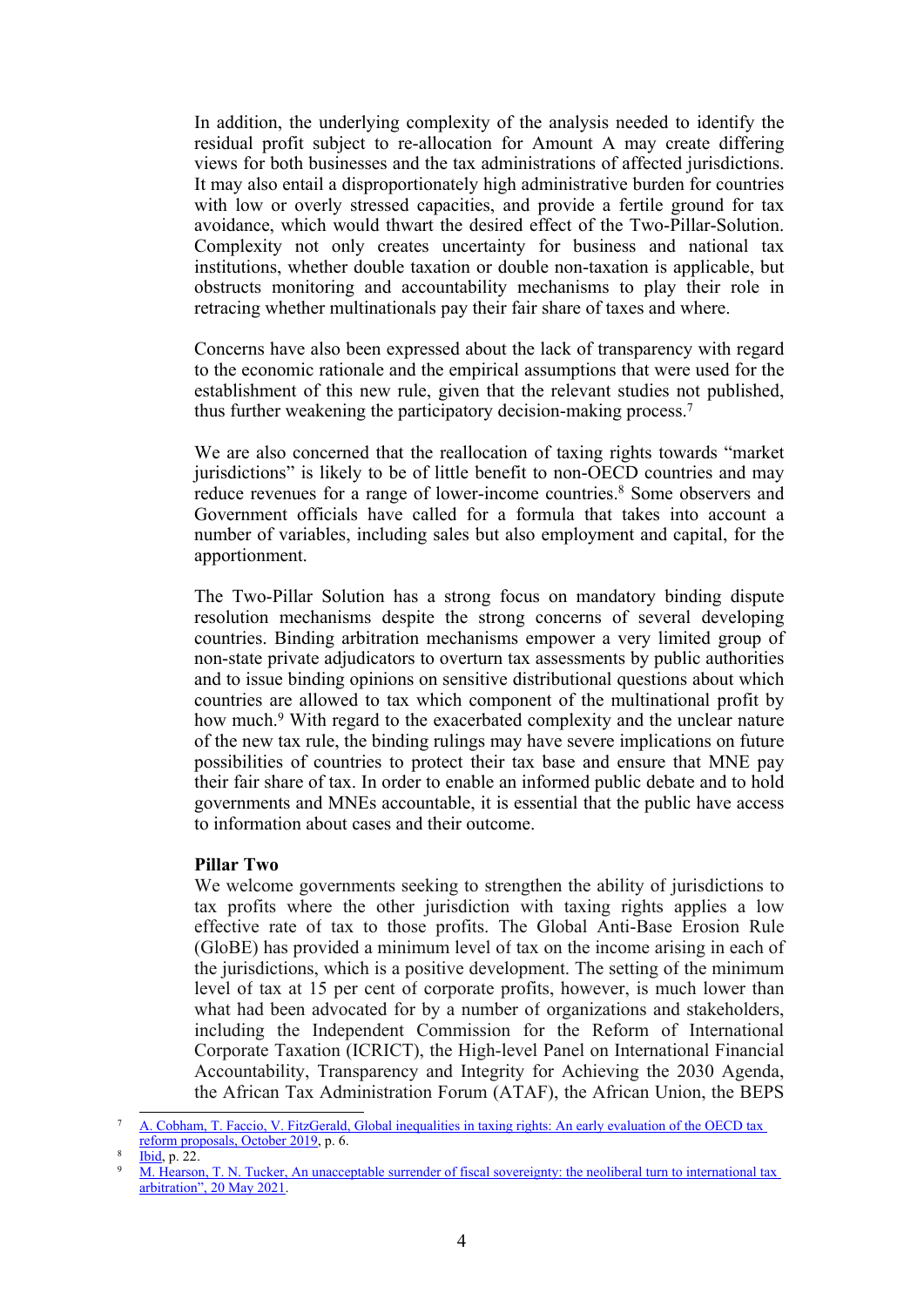Monitoring Group, the Global Alliance for Tax Justice, some member states of G-20, and others. This 15 per cent minimum will drive low and middle income States, notably in Africa, to lose considerable portions of their revenue since their average effective corporate tax is often significantly higher, varying between 20 and 30 per cent.<sup>10</sup> Furthermore, the economic rationale behind the minimum level of tax at 15 per cent is unknown and unclear, and given the fiscal competition between States, in practice it may turn into <sup>a</sup> ceiling rather than <sup>a</sup> floor.

Moreover, given that not all the declared income of MNEs in <sup>a</sup> particular jurisdiction will be included in the calculation of the 15 per cent, there are serious concerns that this would still allow for profit shifting. A potential race to the bottom, below the 15 per cent minimum, could ensue for other portions of the corporate income. In that respec<sup>t</sup> also, Pillar Two appears insufficiently ambitious to pu<sup>t</sup> effectively an end to fiscal competition.

#### *Concerns*

While we acknowledge that this is <sup>a</sup> complex discussion involving different viewpoints and, at times, conflicting assessments, we would like to draw the attention of your Organization to the relevant international norms and standards that are applicable to the issues brought forth by the situation described above. We wish to express our concern that the Two Pillar solution, as it stands, would significantly undermine the revenue collection and taxing rights of low and middle-income countries. This in turn will affect the availability of resources to ensure the progressive realization of all economic, social and cultural rights, as well as of the right to development, as expeditiously and effectively as possible. This is more worrisome during times of severe resource constraints caused by <sup>a</sup> cumulative negative impacts of the COVID-19 pandemic, previous fiscal adjustments due to high levels of indebtedness and additional need for public resources to respond to health and social protection requirements of the population.

#### *Reduced tax base and revenue for the realization of human rights*

We are concerned that the Two-Pillar-Solution will reduce the ability of low and middle-income countries to mobilize sufficient resources to invest in essential public services and to ensure the realization of human rights, including the rights to health, social security, and food, all of which are guaranteed under the International Covenant on Economic, Social and Cultural Rights. Reallocating taxing rights based on revenue provided under Pillar One is likely to reduce the tax base and decreases tax revenues. We are further concerned that the implementation of the Two Pillar Solution may constitute <sup>a</sup> retrogressive step in the implementation of the International Covenant on Economic, Social and Cultural Rights, if its results in reducing the tax revenues for developing countries.

We are further concerned that other alternatives were not given serious analysis and consideration, such as the G-24-proposal on "Significant Economic Presence", <sup>11</sup> and other those revenue-raising alternatives that may not result in reduction of revenues and, thus, may have avoided potential retrogressive measures.

South Center, Policy Brief N 23, 11 February 2022, page 3 refers, for illustration of the divergence, to the average effective tax rate for some countries [including Angola, Argentina, Brazil, India, China, India and South Africa, among others]. The average effective rate is 25 per cent, which is 10 percentage points above the minimum rate of 15 per cent. [https://www.g24.org/wp-](https://www.g24.org/wp-content/uploads/2019/03/G-24_proposal_for_Taxation_of_Digital_Economy_Jan17_Special_Session_2.pdfadd)

content/uploads/2019/03/G-24 proposal\_for\_Taxation\_of\_Digital\_Economy\_Jan17\_Special\_Session\_2.pdfadd.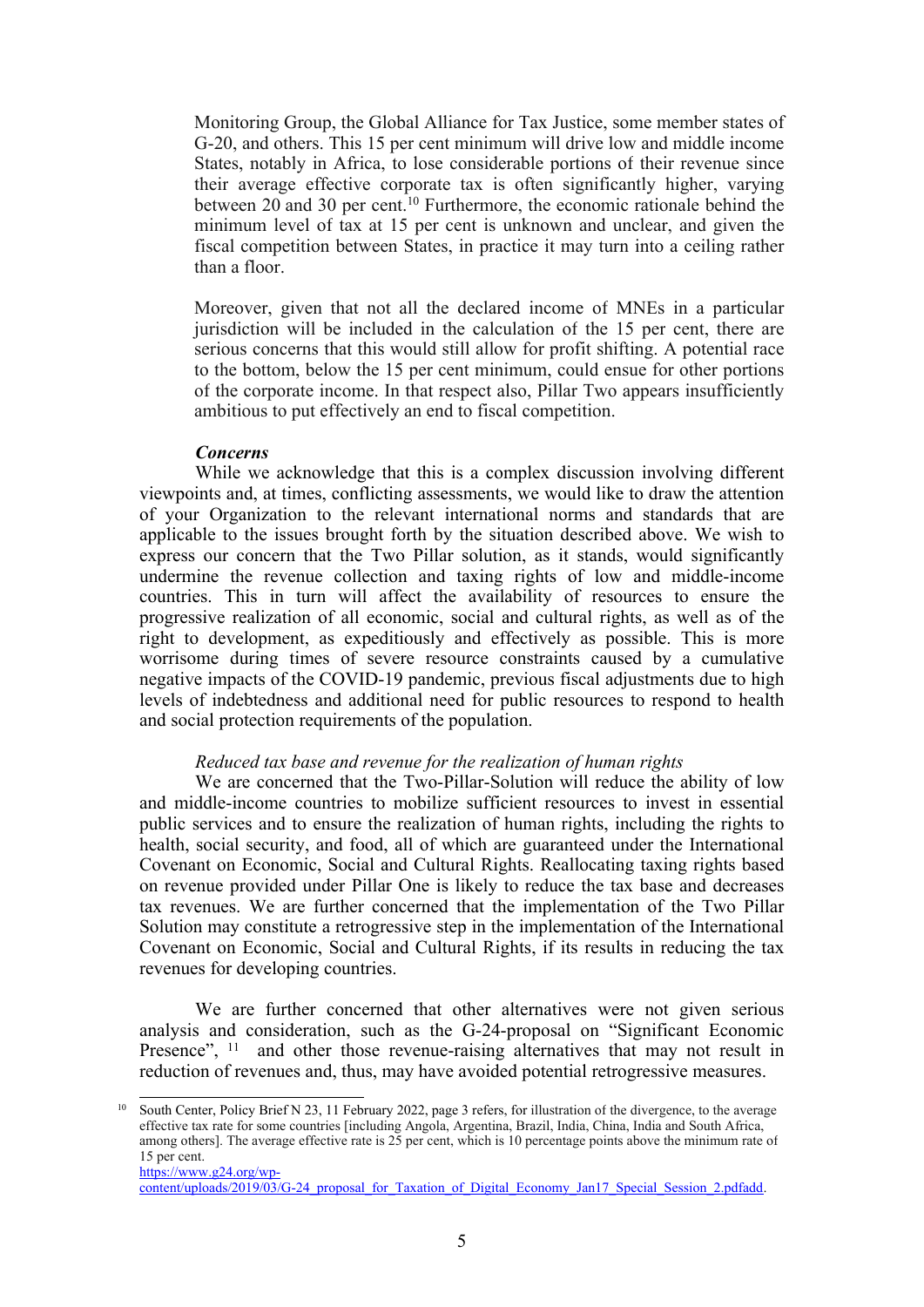## *Tax evasion, illicit financial flows and realization of human rights*

As already noted above, we are further concerned that the division in residual profits (subject to re-allocation) and other profits (subject to the existing transfer pricing system) provided under Pillar One results will facilitate aggressive tax optimisation strategies and tax evasion. Such forms of abuse will be especially difficult to combat, since the reduced tax base provided by Pillar One might further limit the resources necessary to strengthen the capacities of the tax administrations.

In connection to the above alleged facts and concerns, please refer to the Annex containing **References to International Law,** attached to this letter which cites relevant international human rights instruments and. It is our responsibility, under the mandate provided to us by the Human Rights Council, to seek to clarify all issues brought to our attention that fall within our mandates, we would be grateful for your observations on the following matters:

- 1. Are the facts summarized above accurate? Please provide any additional information and any comments you may have on the aforementioned information and concerns.
- 2. Please describe the mechanisms for overall tax planning that have been considered for this proposal and how the Two Pillar Solution would address tax optimization, and its negative impact on tax collection in some countries.
- 3. Could you describe if any compensation for the lost revenues is intended, for example through <sup>a</sup> supplementary tax? Have any safeguards been pu<sup>t</sup> in place to ensure that the reduced tax base will not negatively affect the realization of economic, social and cultural rights?
- 4. Please explain the procedure and grounds used to reject alternative proposals, including the G-24-proposals on "Significant Economic Presence".
- 5. Please explain how the formula used to establish <sup>a</sup> 15 per cent rate would affect some low and middle-income countries with <sup>a</sup> corporate taxation rate higher than 15 per cent. What are the aggregated estimates that have been considered and which countries would most benefit/ most loose as <sup>a</sup> result? Please explain, whether they were made transparent during the negotiations.
- 6. Please clarify the next steps for the implementation of the agreemen<sup>t</sup> and how these would allow for participation of all countries on equal footing. In particular, please explain how the Model Rules on Pillar Two and the model provision for the Subject of Tax Rule and the steps under consideration for these documents.
- 7. Please explain if an assessment of the extraterritorial impact of the OECD/G20 tax deal on the resources necessary in developing countries in order to realize human rights in line with their obligations and commitments was conducted and known in the course of the negotiations.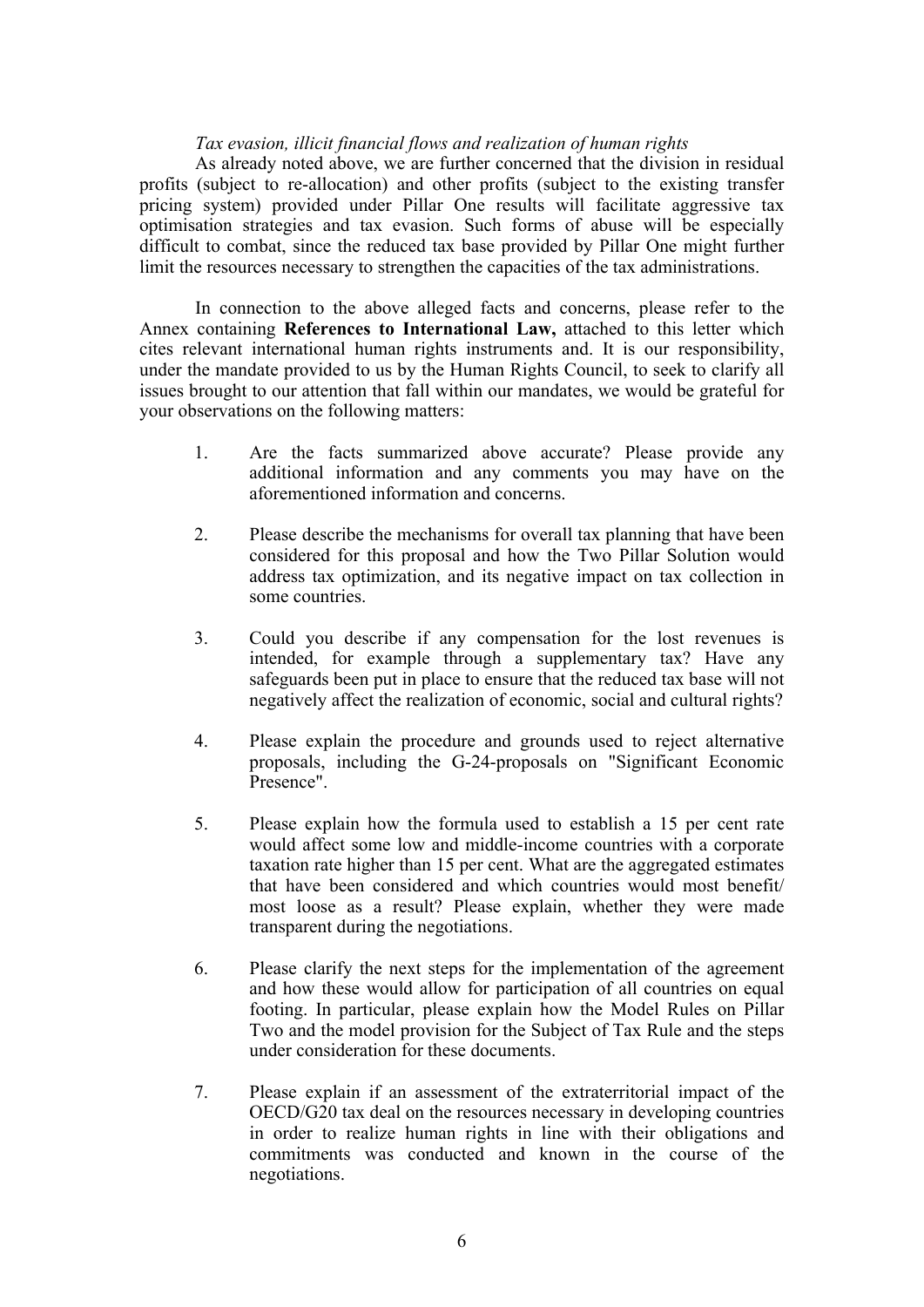- 8. Please explain how the Inclusive Framework puts the formally declared participation on equal footing and equal influence on the configuration into practice during the negotiations.
- 9. Please clarify the views of your Organization about the development of <sup>a</sup> UN Tax Convention and about the creation of <sup>a</sup> Global Tax Body under the auspices of the UN as an inclusive forum.

This communication and any response received from your Organization will be made public via the communications reporting [website](https://spcommreports.ohchr.org/TMResultsBase/DownLoadPublicCommunicationFile?gId=27128) within 60 days. They will also subsequently be made available in the usual repor<sup>t</sup> to be presented to the Human Rights Council.

We may publicly express our concerns in the near future as, in our view, the information upon which the press release will be based is sufficiently reliable to indicate <sup>a</sup> matter warranting immediate attention. We also believe that the wider public should be alerted to the potential implications of the above-mentioned situation. The press release will indicate that we have been in contact with your Organization to clarify the issue/s in question.

Please note that other letters with similar information have been sent to the G20 Presidency, the Executive Secretariat of the Group of 77, the Director of the Intergovernmental Group of 24 and the Delegation of the European Union to the UN and other international organizations in Geneva.

Please accept, Mr. Saint-Amans, the assurances of our highest consideration.

Attiya Waris Independent Expert on the effects of foreign debt and other related international financial obligations of States on the full enjoyment of all human rights, particularly economic, social and cultural rights

> Saad Alfarargi Special Rapporteur on the right to development

Livingstone Sewanyana Independent Expert on the promotion of <sup>a</sup> democratic and equitable international order

> Olivier De Schutter Special Rapporteur on extreme poverty and human rights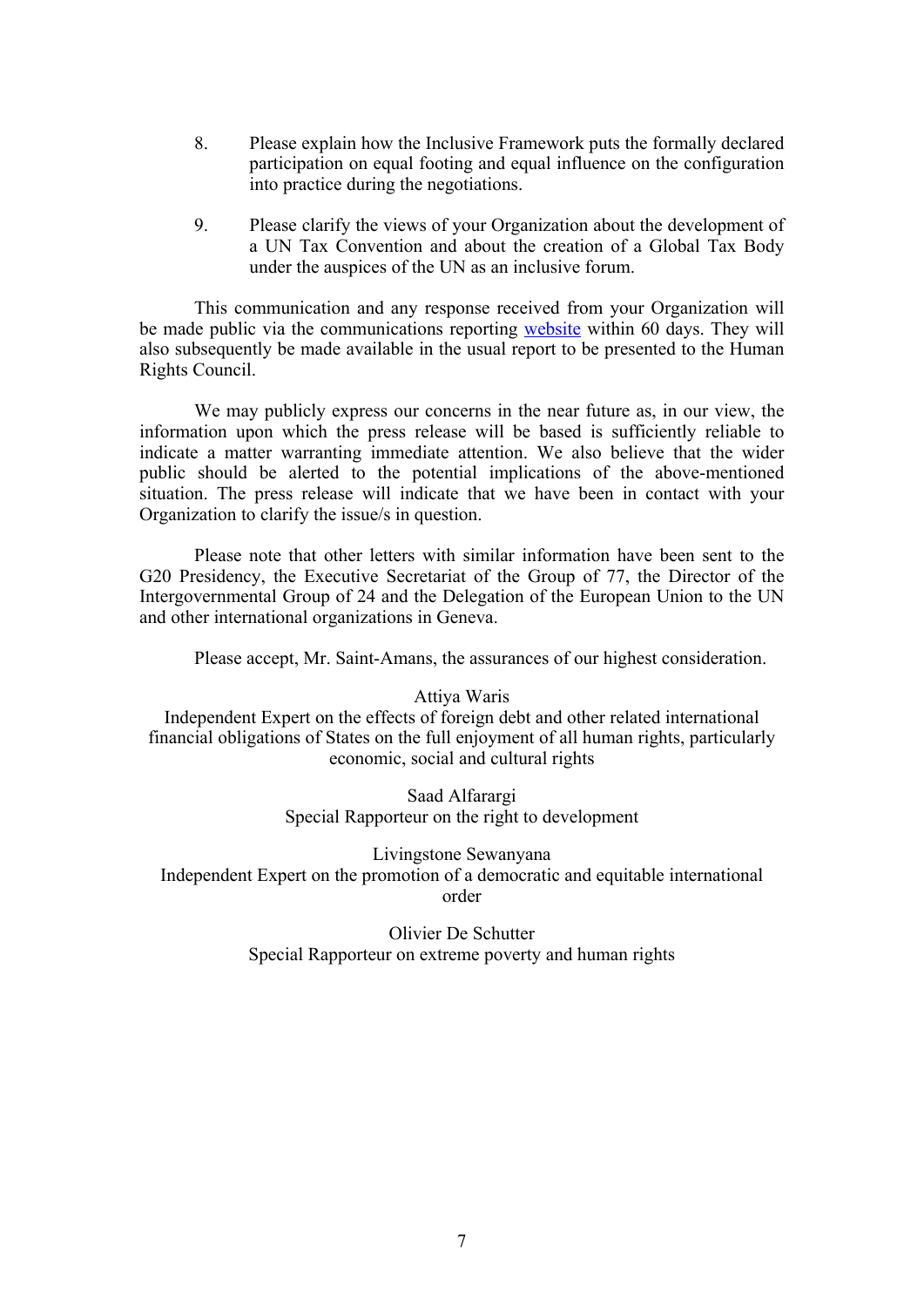## **Annex Reference to international human rights law**

In connection with above alleged facts and concerns, we would like to draw the attention to the relevant international norms and standards that are applicable to the issues brought forward by the situation described above.

## **Committee on Economic, Social and Cultural Rights**

One of the pillars of the protection of economic, social and cultural rights under Article 2 of the International Covenant on Economic, Social and Cultural Rights is the obligation to progressively realize the rights set out in the Covenant, making use of the maximum of available resources.

In compliance with article 2.2 of the Covenant, and the provision on progressive realisation of these rights, States should not adopt impermissible retrogressive measure, unless strictly justifiable. As the Committee on economic, Social and Cultural Rights has clarified, retrogressive measures, meaning taking steps that would reduce the enjoyment of economic, social and cultural rights, are only permissible under certain strict circumstances. Furthermore, the onus is on the various Governments to demonstrate that their proposed measures will meet all their human rights obligations, notably by ensuring that measures are, among other characteristics, necessary, in that they must be justifiable after the most careful consideration of all other less restrictive alternatives; reasonable, in that the means chosen are the most suitable and capable of achieving the legitimate aim; not discriminatory, aimed at mitigating the inequalities that can emerge in times of crisis; and ensuring that the rights of disadvantaged and marginalized individuals and groups are not disproportionately affected; and subject to meaningful review and accountability procedures.

The Committee has also provided its authoritative interpretation on State obligations under the Covenant in the context of business activities in its General Comment No. 24 (2017). In paragraph 37, the Committee states, inter alia, that: "States should combat transfer pricing practices and deepen international tax cooperation, and explore the possibility to tax multinational groups of companies as single firms, with developed countries imposing <sup>a</sup> minimum corporate income tax rate during <sup>a</sup> period of transition. Lowering the rates of corporate tax solely with <sup>a</sup> view to attracting investors encourages <sup>a</sup> race to the bottom that ultimately undermines the ability of all States to mobilize resources domestically to realize Covenant rights. As such, this practice is inconsistent with the duties of the States parties to the Covenant."

#### $\bullet$ **Declaration on the right to development**

We recall that the UN Declaration on the right to development (A/RES/41/128) declares that States have the primary responsibility for the creation of national and international conditions favourable to the realization of the right to development; that they have the duty to co-operate with each other in ensuring development and eliminating obstacles to development, and that they should realize their rights and fulfil their duties in such <sup>a</sup> manner as to promote <sup>a</sup> new international economic order based on sovereign equality, interdependence, mutual interest and cooperation among all States, as well as to encourage the observance and realization of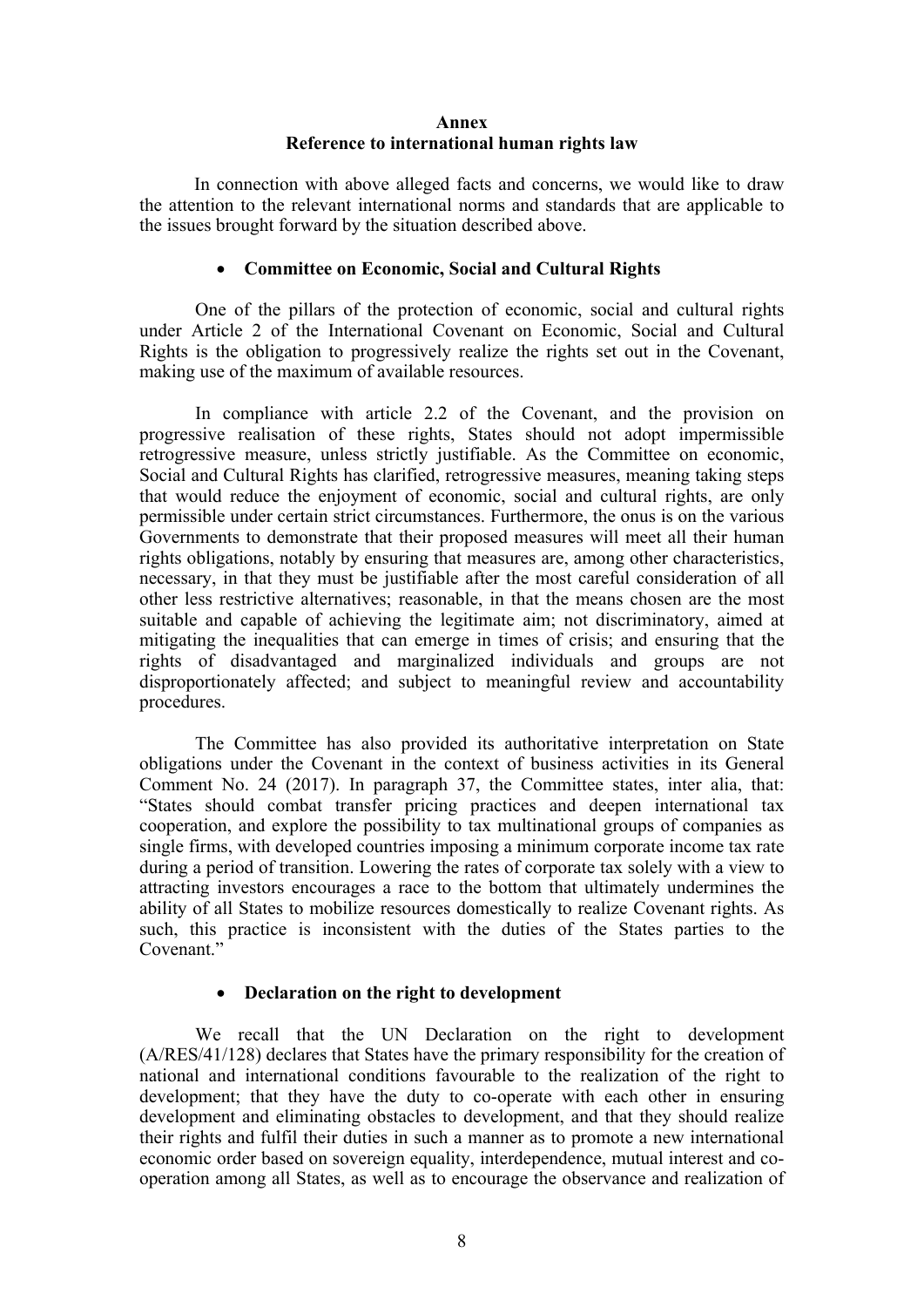human rights (article 3.1 and 3.3).

The Declaration further sates that sustained action is required to promote more rapid development of developing countries and that effective international cooperation is essential in providing these countries with appropriate means and facilities to foster their comprehensive development (article 4.2). We are concerned at the information that, contrary to these commitments, the concerns of low- and middleincome countries in relation to the establishment of the new international taxation rules have not been taken into consideration in <sup>a</sup> meaningful manner.

We refer to the Guidelines and recommendations on the practical implementation of the right to development (A/HRC/42/38), which urge states to guarantee social protection floors and welfare, even in times of economic and financial crisis, in line with the Social Protection Floors Recommendation, 2012 (No. 202), of the International Labour Organization (para 60). The Guidelines also reques<sup>t</sup> States to enhance accountability in the private sector, by publishing the taxation rates and revenues generated by major economic actors (para 65); and recommend that Governments should develop <sup>a</sup> global and <sup>a</sup> regional taxation architecture with <sup>a</sup> view to countering the race to the bottom fueled by tax policies that are increasingly in favour of capital to the detriment of people'<sup>s</sup> welfare (para 81).

## **Guiding Principles on human rights impact assessment of economic reform policies**

We also refer to report A/HRC/40/57 of the Independent Expert on foreign debt, international financial obligations and human rights, which contain the Guiding Principles on human rights impact assessment of economic reform policies. In particular, we highlight Principle 11 entitled Policy coherence, notably 11.b: "Fiscal policy should be used as <sup>a</sup> countercyclical tool to preven<sup>t</sup> and/or manage crises, as well as to equalize opportunities and maximize the realization of human rights". In the commentary, the Independent exper<sup>t</sup> noted "[f]iscal policy can play <sup>a</sup> major role in achieving equality, tackling discrimination and strengthening governance and accountability, as well as combating poverty and funding development. Fiscal policy also has <sup>a</sup> clear and well documented effect on economic growth: while pro-cyclical contractionary fiscal policy reduces economic growth, expansionary fiscal policy during downturns increases growth."

# **Guiding Principles on Business and Human Rights**

We would like to highlight the Guiding Principles on Business and Human Rights (A/HRC/17/31), which were unanimously endorsed by the Human Rights Council in June 2011. These Guiding Principles are grounded in recognition of:

- a) "States' existing obligations to respect, protect and fulfil human rights and fundamental freedoms;
- b) The role of business enterprises as specialized organs or society performing specialized functions, required to comply with all applicable laws and to respec<sup>t</sup> human rights;
- c) The need for rights and obligations to be matched to appropriate and effective remedies when breached."

According to the Guiding Principles, States have <sup>a</sup> duty to protect against human rights abuses within their territory and/or jurisdiction by third parties,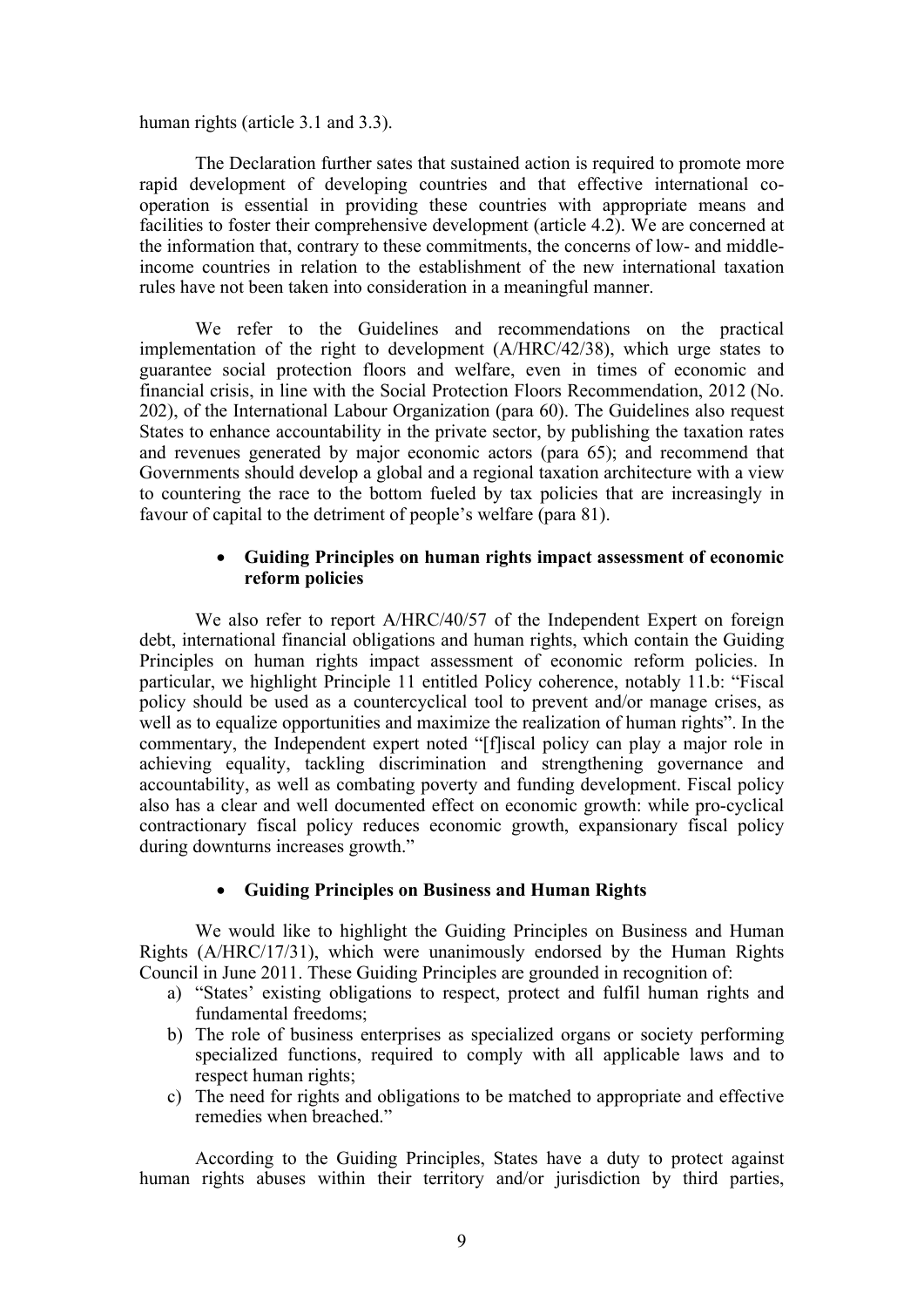including business enterprises. The obligation to protect, respect, and fulfil human rights, recognized under treaty and customary law entails <sup>a</sup> duty on the par<sup>t</sup> of the State not only to refrain from violating human rights, but to exercise due diligence to preven<sup>t</sup> and protect individuals from abuse committed by non-State actors (see for example Human Rights Committee, General Comment no. 31 para. 8).

It is <sup>a</sup> recognized principle that States must protect against human rights abuse by business enterprises within their territory, including by taking appropriate steps to "prevent, investigate, punish and redress such abuse through effective policies, legislation, regulations and adjudication" (Guiding Principle 1). This requires States to "state clearly that all companies domiciled within their territory and/or jurisdiction are expected to respec<sup>t</sup> human rights in all their activities" (Guiding Principle 2). In addition, States should "enforce laws that are aimed at, or have the effect of, requiring business enterprises to respec<sup>t</sup> human rights…" (Guiding Principle 3).

In particular, Principle 10 states that "when acting as members of multilateral institutions that deal with business-related issues, should: (a) seek to ensure that those institutions neither restrain the ability of their member States to meet their duty to protect nor hinder business enterprises from respecting human rights; (b) encourage those institutions, within their respective mandates and capacities, to promote business respec<sup>t</sup> for human rights and, where requested, to help States meet their duty to protect against human rights abuse by business enterprises, including through technical assistance, capacity-building and awareness-raising; (c) draw on these Guiding Principles to promote shared understanding and advance international cooperation in the managemen<sup>t</sup> of business and human rights challenges.

## **Guiding Principles on Extreme Poverty and Human Rights**

Furthermore, when adopting the UN Guiding Principles on Extreme Poverty and Human Rights, States agreed that adequate resources should be raised and used to ensure the realization of the human rights of persons living in poverty. In particular, "fiscal policies, including in relation to revenue collection, budget allocations and expenditure, must comply with human rights standards and principles, in particular equality and non-discrimination" (UN Guiding Principles on Extreme Poverty and Human Rights, para. 53).

States also agreed, in para. 63, to ensure policy coherence, by taking into account all international human rights obligations when designing and implementing policies and acknowledged that some international and national policies and decisions may result in conditions that create, sustain or increase poverty, domestically or extraterritorially. Therefore, they decided that "before adopting any international agreement, or implementing any policy measure, States should assess whether it is compatible with their international human rights obligations".

Moreover, paras. 96-98 indicate that: